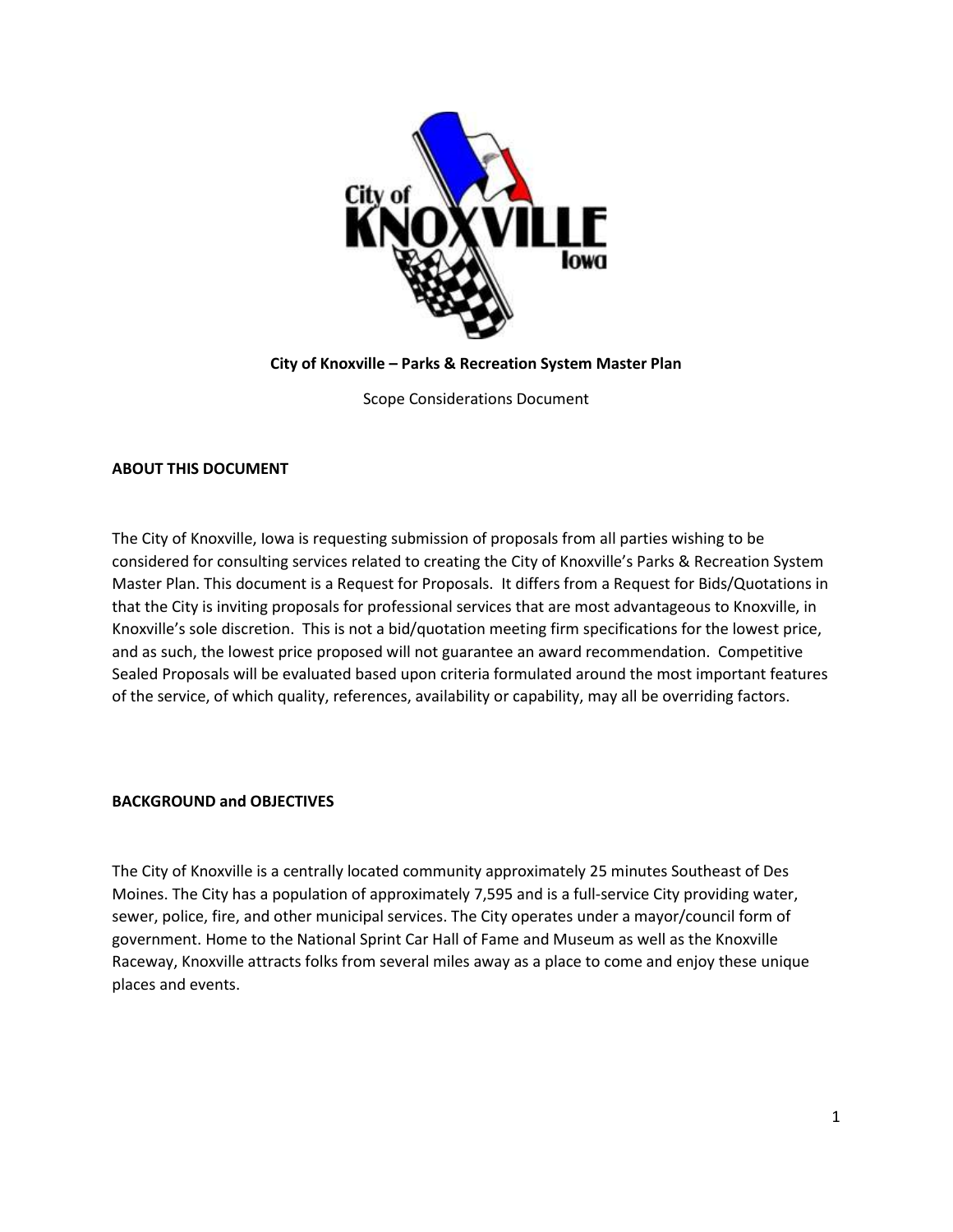As outlined in the 2021 Goal Setting document in partnership with the Iowa State Extension, the City is specifically focusing on areas such as:

- 1. Improved Quality of Life Amenities
- 2. Expanded Diversity of Housing Options
- 3. Progress Towards VA Complex Redevelopment
- 4. Improved Community Beautification
- 5. Increased Focus on Economic Development
- 6. Enhanced City Facilities and Programs

With the parks and recreation master plan being one of the key elements within the "Improved Quality of Life Amenities" area, the City sees this as a critical document to attract and retain both new and current families within the community. The City desires this parks master plan to reflect current existing conditions and provide a vision and blueprint for the next 10 years.

Additional information regarding the City and its goals for the Parks & Recreation System Master Plan is included in the attached Exhibit A-Project Summary and pertinent related planning documents are digitally linked in Exhibit B.

# **SCOPE OF SERVICES**

The final scope of services will be the result of negotiations between the City and the successful respondent. A detailed scope of services and desired outcomes is available in the attached Exhibit A-Project Summary.

# **THE REMAINDER OF THIS PAGE INTENTIONALLY BLANK**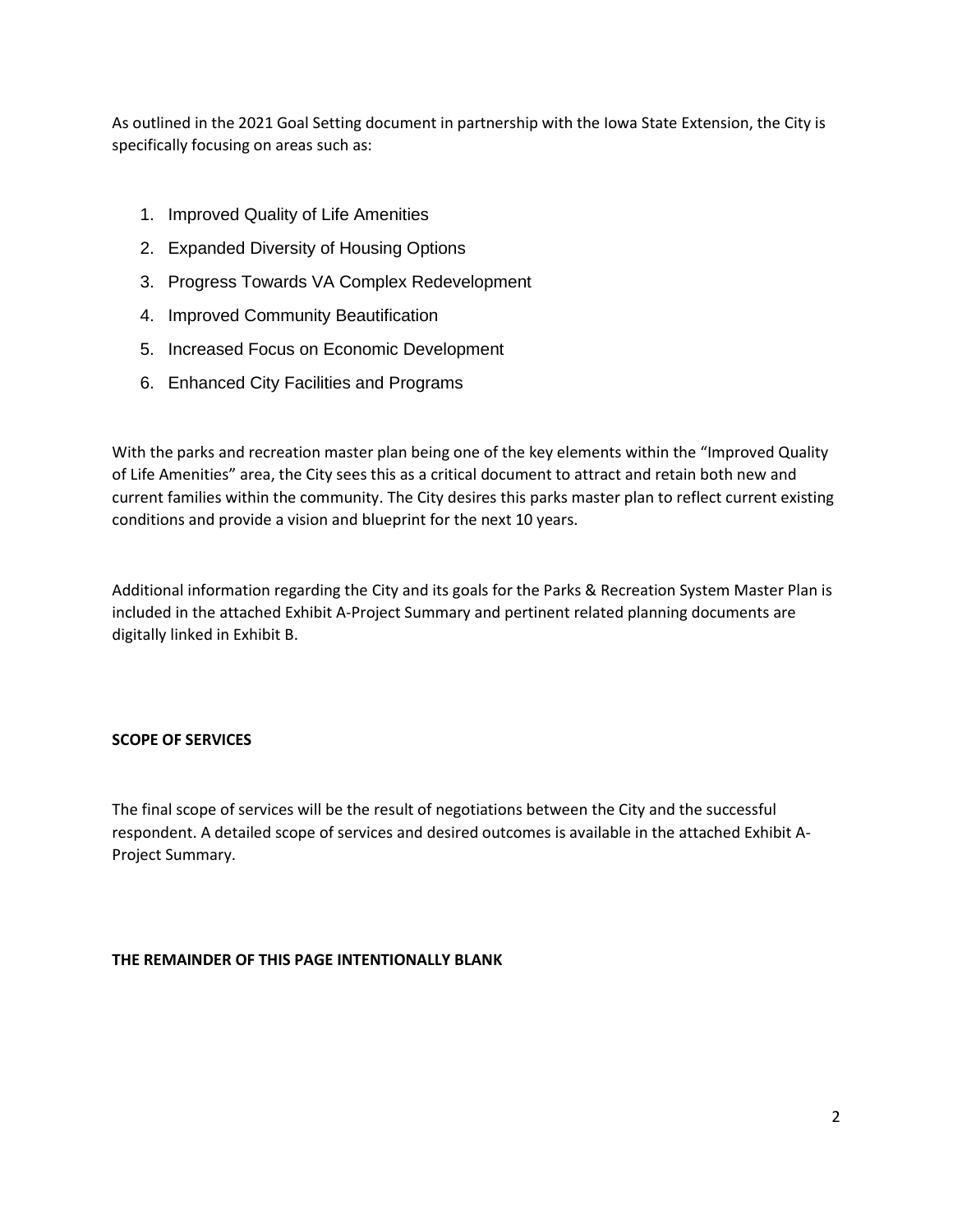# **RFP SUBMISSION REQUIREMENTS**

This section is provided to assist participating proposers in forming a thorough response for services outlined in this document. Proposals submitted must reflect in detail their inclusion as well as the degree to which they can be provided.

Responses to this RFP shall include the following information:

- 1. Cover Letter
	- Describe firm(s) size, structure, and type of clients served.
	- Firm experience in preparing parks master plans.
	- Interest in working in the Knoxville community.
- 2. Project Approach/Written Proposal
	- Describe the intended approach to accomplish the goals of the project.
	- Demonstrate a clear understanding of the project and the steps necessary to provide a complete and useful master plan.
	- Highlight any characteristics or capabilities that make the respondent uniquely qualified to perform the requested services.
	- Any additional information believed necessary to assist the City in evaluating your proposal.
- 3. Anticipated Project Schedule (with key milestones to key scope items).
- 4. Project Team (including a description of responsibilities) and Team Resumes
	- Provide the name of the person who will be responsible for managing the project, and other significant staff anticipated to contribute including a comprehensive statement of each such person's experience and qualifications.
	- Highlight any characteristics or capabilities that make the proposer uniquely qualified to perform the services requested.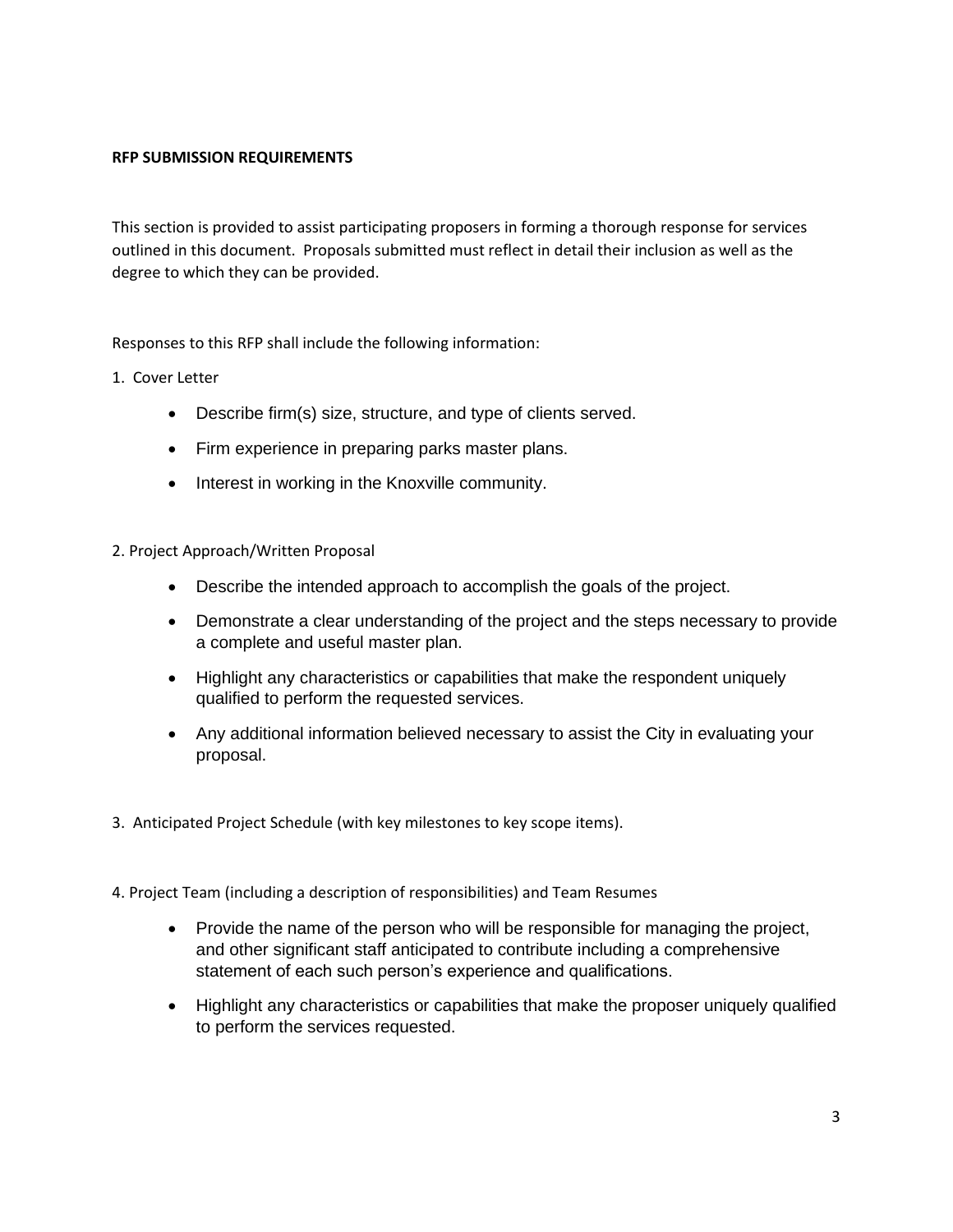## **RFP SUBMISSION REQUIREMENTS CONTINUED**

- 5. Project Profiles
	- Provide examples of at least three (3) similar projects completed with descriptions of project goals and document outcomes.
- 6. List of References (3)
	- Include the organization/business, address, contact person, phone number, date of services, and type of work.
- 7. Proposed Fee Range
	- Provide a proposed fee range for completing all work anticipated to be necessary to complete the project. The final scope and fee will be negotiated with the successful respondent but is expected to be consistent with the fee range submitted with this proposal.
	- Identify any additional services that the City may want to consider adding to the scope of the project and a fee range associated with the additional services.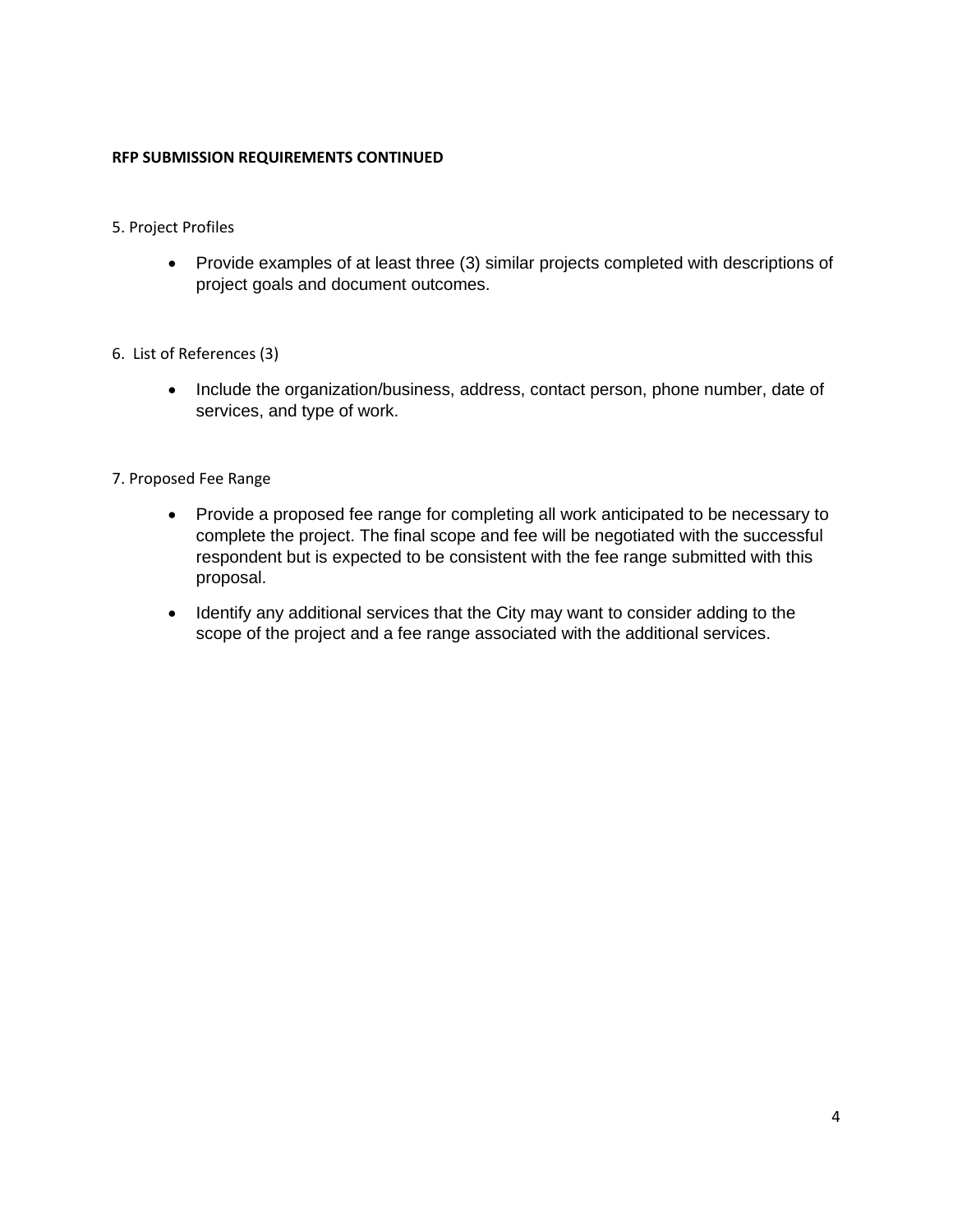## **DIRECTIONS FOR SUBMISSION**

Proposers shall submit five (5) hard copies and an electronic PDF copy (via thumb drive) of the Request for Proposals to the City for review no later than **4:30pm** on November 23**,** 2021. Proposals received after the submission deadline will not be considered. Proposals should be clearly marked by the proposer and should be addressed:

Knoxville Recreation Center 2022 – City of Knoxville Parks Master Plan Attn: Brandon Nemmers, Parks and Recreation Director 800 South Park Lane Knoxville, IA 50138

City of Knoxville

1-641-828-0580

[www.knoxvilleia.gov](http://www.knoxvilleia.gov/)

Questions regarding this document must be submitted in writing to Brandon Nemmers, Parks and Recreation Director,

at bnemmers@knoxvilleia.gov by 4:30pm on November 15, 2021. Questions of a substantive nature will be answered in writing as an addendum and posted on the Knoxville website at [Knoxville, IA -](http://www.knoxvilleia.gov/) Official [Website | Official Website \(knoxvilleia.gov\)](http://www.knoxvilleia.gov/) by 4:30pm on November 19, 2021.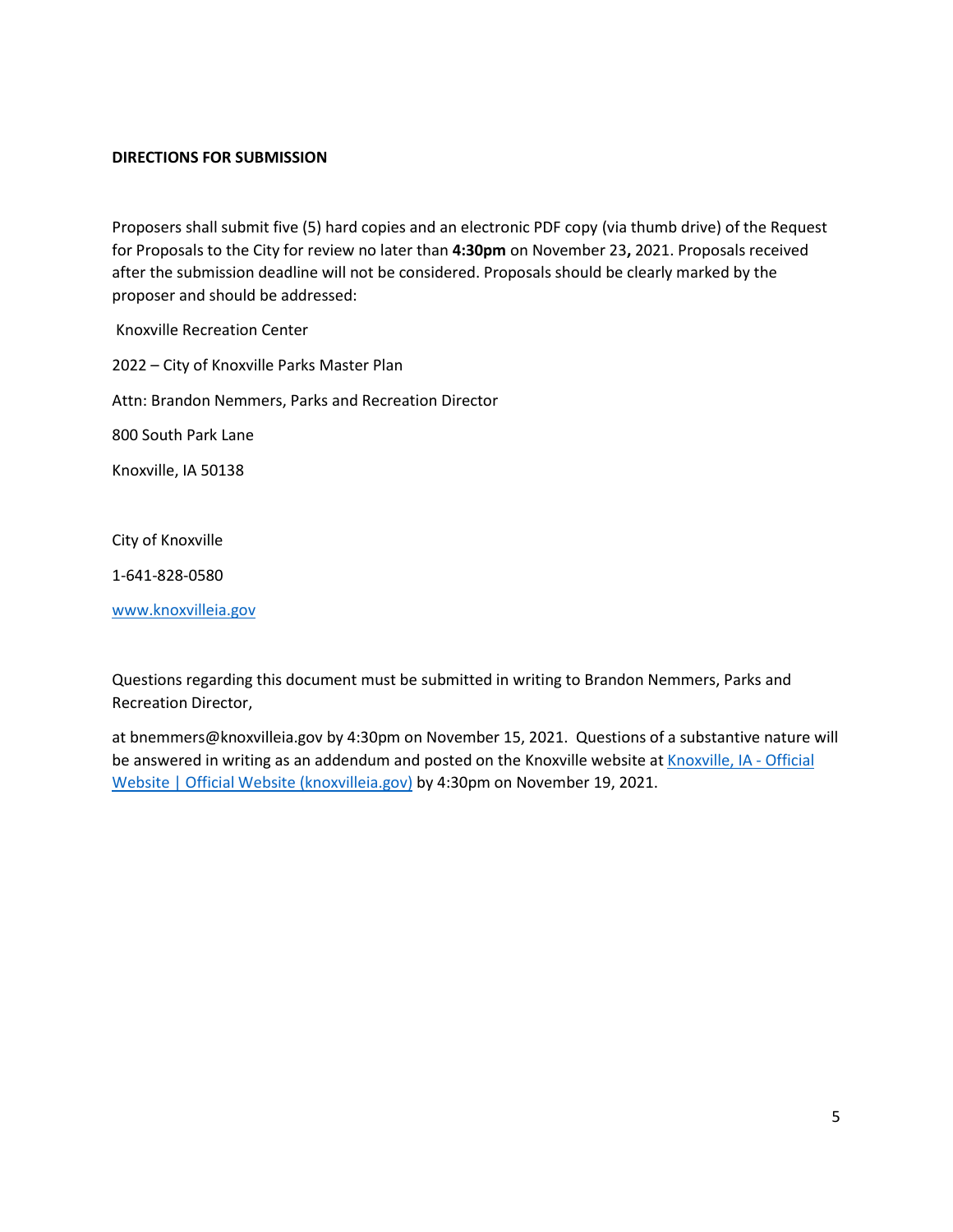### **TENTATIVE TIMELINE**

The following dates are provided to assist interested firms in planning participation in the project described herein.

The dates listed, however, are in no way guaranteed and are subject to change without notice.

| Last Date to Request Clarifications, Information, and Questions November 15, 2021 |  |
|-----------------------------------------------------------------------------------|--|
|                                                                                   |  |
|                                                                                   |  |
|                                                                                   |  |

Project work is anticipated to begin January 2022 with a completion by July 31, 2022

# **THE REMAINDER OF THIS PAGE INTENTIONALLY BLANK**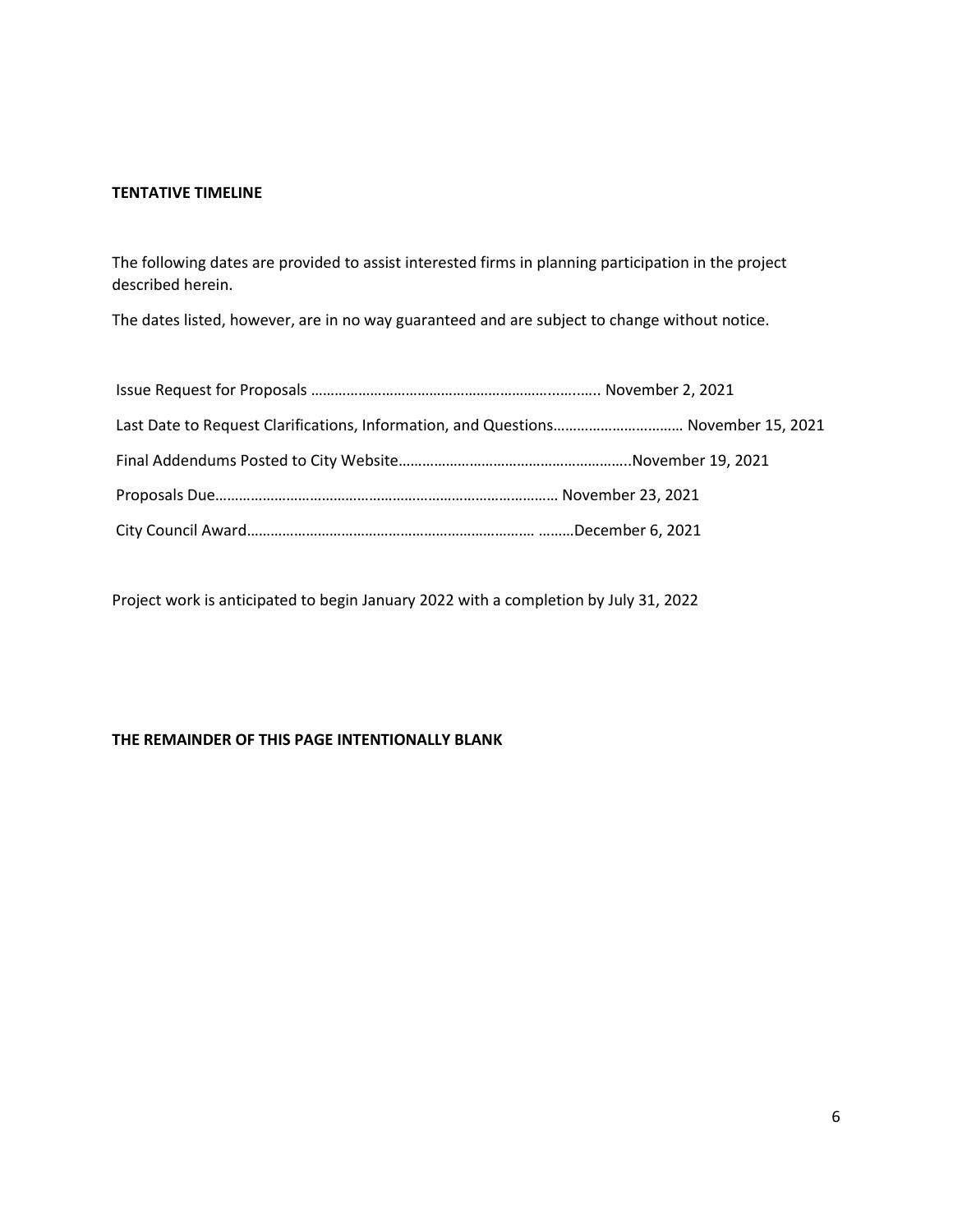### **SELECTION CRITERIA & PROCESS**

Knoxville will thoroughly review all proposals received and may conduct an interview process for top proposals and to further discuss services and fees. Interviews of selected consultants will be conducted by representatives of the City and the committee's recommendation will be forwarded to the City Council for final action. A proposer's initial offer should therefore be based on the most favorable terms available from a price and technical standpoint. Knoxville reserves the right to conduct discussion or negotiation with any proposer regarding any proposal Knoxville deems competitive. Knoxville may also request best and final offers from any proposers and make an award or conduct negotiations thereafter. Knoxville reserves the right to select and recommend for award the proposal which best meets, in its sole discretion, its required needs, budget constraints, quality levels, and administrative expectations. Due to the importance of this project, Knoxville also reserves the right to reject all proposals.

Representatives of Knoxville will evaluate each proposal based on, but not limited to, the following criteria:

- 1. Demonstrating clearly and completely, your firm's ability to meet all RFP conditions and miscellaneous instructions as outlined herein.
- 2. Demonstrating the skill and experience necessary to meet Knoxville's needs.
- 3. Proposing services described herein with the most advantageous and prudent methodology and cost to Knoxville.
- 4. Providing references reflecting projects having a scope of services similar to those requested by Knoxville (include location, contact person, telephone number, length of the contract, and any other pertinent information related to this type of project).
- 5. Provision of a certificate of insurance by the successful proposer evidencing insurance coverage for all work and services to be performed as part of the contract award in amounts not less than the following:

**NO NEGOTIATIONS, DECISIONS OR ACTIONS SHALL BE INITIATED BY ANY FIRM OR PROPOSER AS A RESULT OF ANY VERBAL DISCUSSION WITH ANYONE, INCLUDING CITY EMPLOYEES, PRIOR TO COMPLETION OF THE RFP PROCESS.**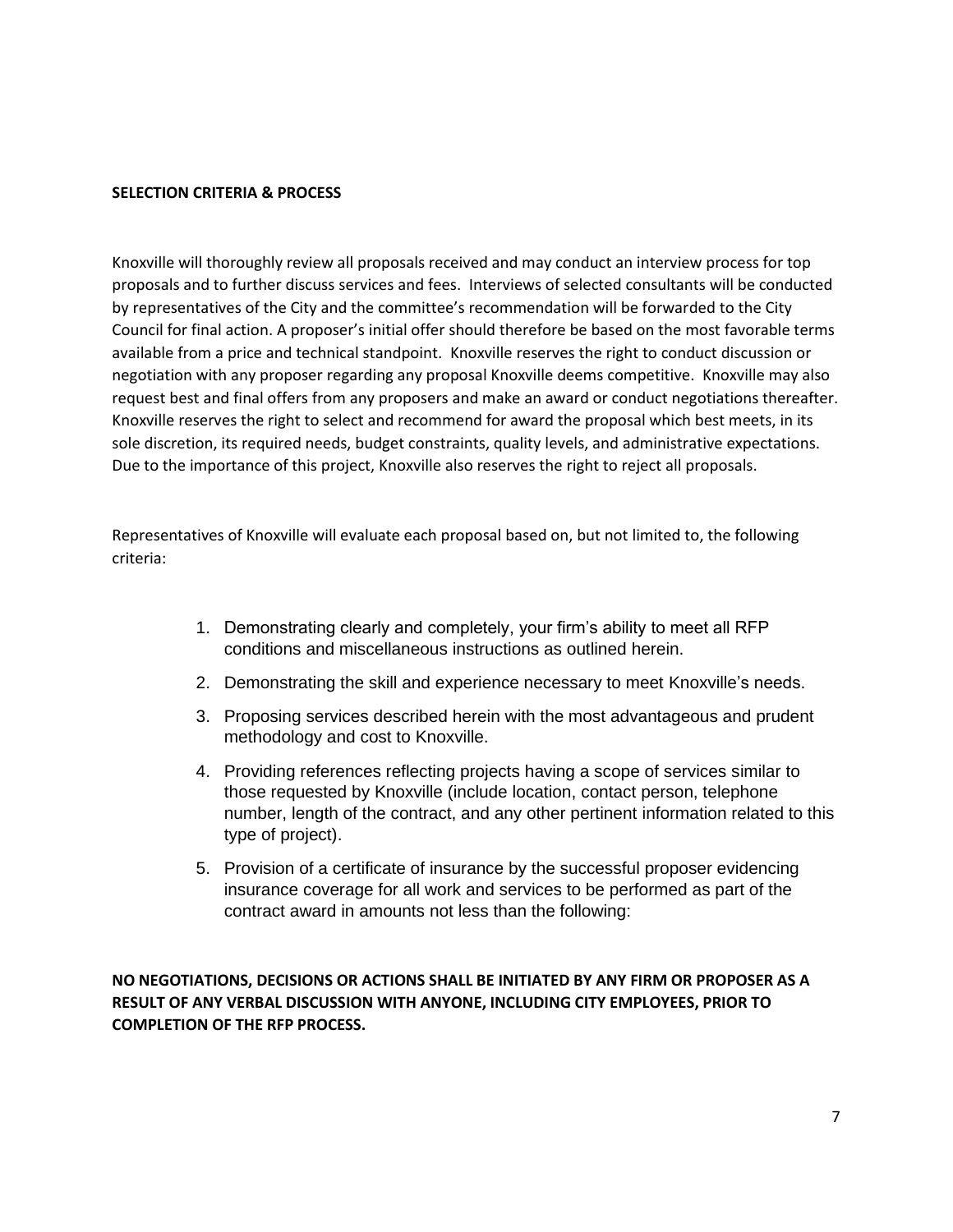### **Exhibit A – PROJECT SUMMARY**

#### **PARKS MASTER PLAN BACKGROUND**

- 1. The Parks and Recreation Director, City Manager, City Council, Parks and Recreation Commission will all be involved in the Master Plan process.
- 2. Seasonal Staff currently maintains the existing parks and anticipates maintaining any new projects.
- 3. City Staff will need full-time staff for consistency and to maintain all of the improvements that have been made over the last four years and the proposed, planned improvements.
- 4. Competine Trail Extension (2021), Eight Tennis Courts and Outdoor Basketball Court (2019), Young's Park (Parks Shop, Skate Park, Rope Climber, Shelter/Restroom Area (2018) are the recent completed improvements in the City.

#### **PROJECT GOALS**

The Parks & Recreation System Master Plan is the primary planning document for the Parks Department and the basis for future development of the park system. The plan is intended to provide a comprehensive overview of the City parks system at present and propose goals, objectives, and policies to achieve a phased, planned future. Emphasis will be placed on evaluation and re-development of existing parklands, amenities, structures, and green spaces to meet future goals. Trail system connections will also be a primary area of interest defining areas that have potential for future implementation.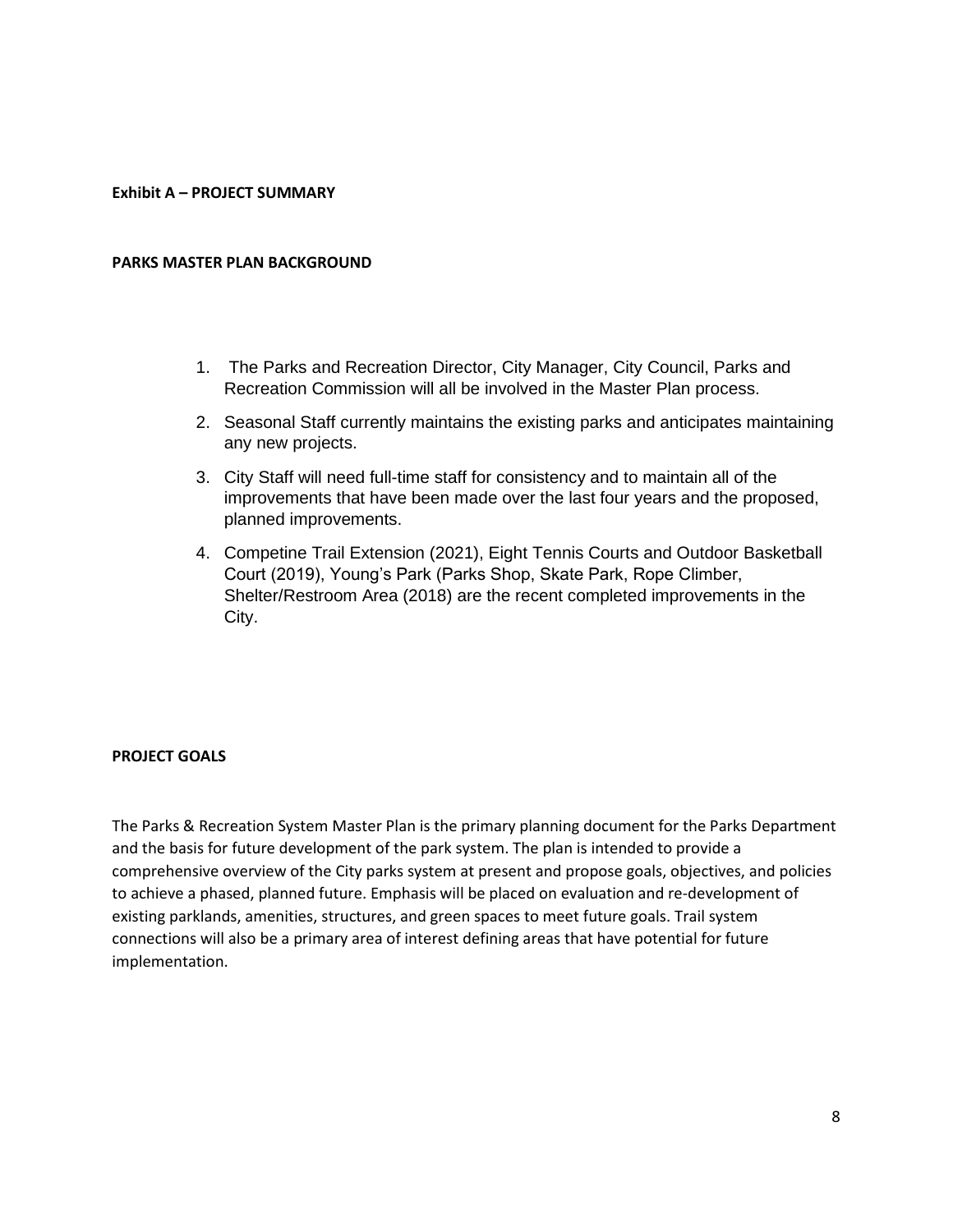# **SCOPE OF SERVICES**

The plan shall include the following scope items as a minimum:

A. Demographic Trends –Review and interpret demographic trends and characteristics of the City and surrounding areas using information from existing City plans and other available statistical information where appropriate and apply it to parks and recreation needs.

B. Parks, Open Space, Trails, and Facilities Inventory – Perform a physical inventory update of specific existing parks, open space, trails, and facilities. At a minimum, perform a site visit to each of the park spaces listed below, to review the existing conditions and identify any future improvement needs based on the outcomes of the plan.

- 1. V.A. District (Park space planned out in the potential development)
- 2. Auld Park (Needs updated)
- 3. Competine Trail (Trail Extension)
- 4. East Village (Park development planned out in the plat)
- 5. Splash Pad location (Identified as a priority in the ISU Extension Goal Setting)

C. City Parks Facilities Map – Develop a Service Area map, which shows the location of existing park facilities, open spaces, and the areas served by those current facilities. Identify and prioritize underserved portions of the City. Also, provide a comprehensive trail and pathway map, showing the location of existing amenities.

D. Ball Field Study – Develop a cost-effective ball-field study to help understand local needs and potential locations for field placement at a minimum.

E. Public and Staff Input – Develop and utilize cost-effective methods to generate and maximize public participation in the development of the Parks Master Plan. Public input should be obtained to identify public perception of parks facilities and to determine various park and recreational needs. In addition,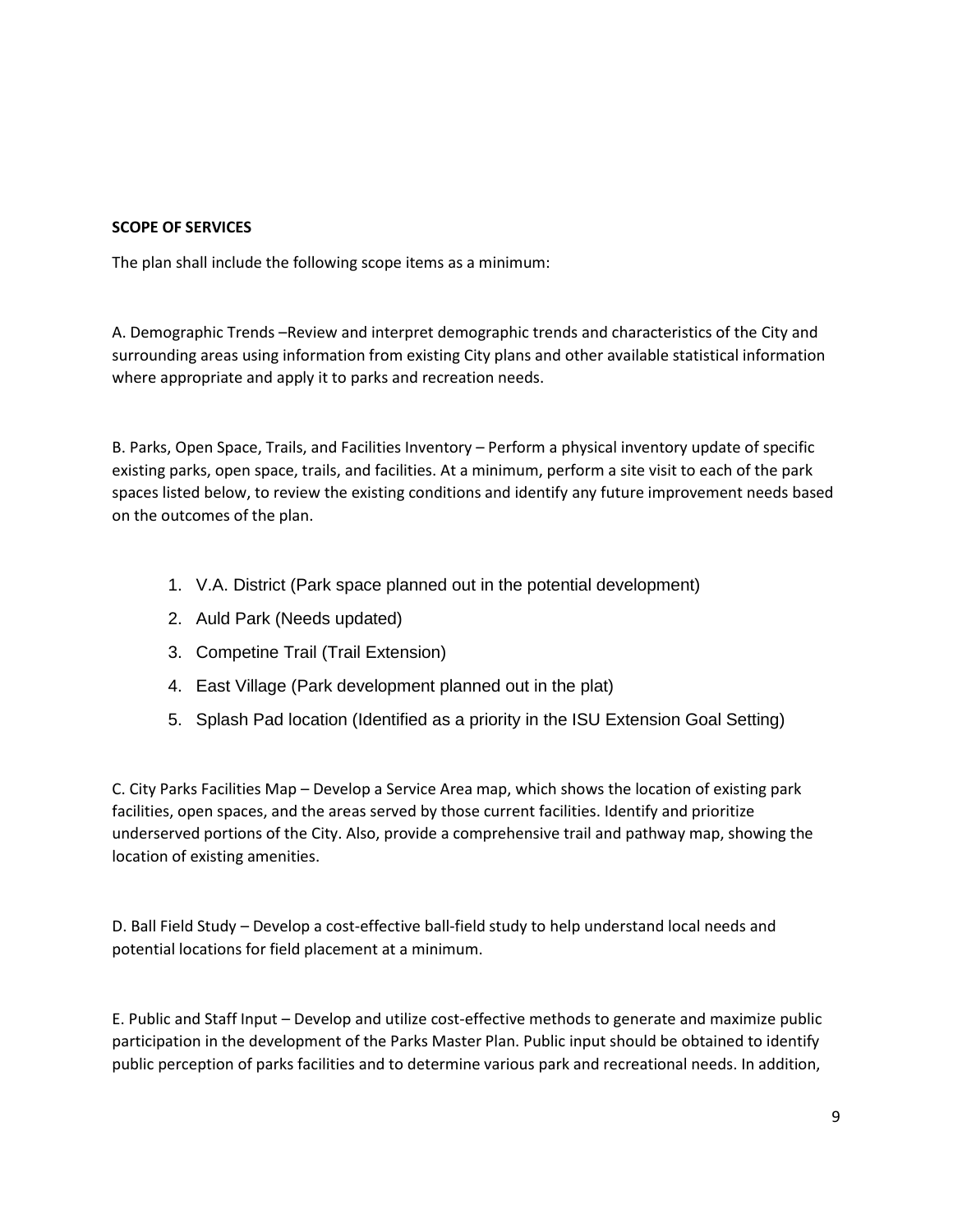staff input should be obtained regarding perception of the needs, concerns, and opportunities for improved services, facilities, and recreation amenities. Public input should include stakeholder groups.

F. Cost Estimate – Develop conceptual cost estimates for listed areas of improvements. Estimates shall be at a conceptual level.

G. Final Master Plan – Consultant will present the final master plan to the City Council. The Plan will serve as a guideline for prioritizing projects and fiscal planning of quality of life enhancements in the City for the next 10 years. The Parks Master Plan shall include, but not be limited to the following:

- 1. An identified vision statement and short and long-term goals and objectives that articulate a clear vision and model for the future of Parks in Knoxville.
- 2. Prioritized strategic action plan and project recommendations based upon the community goals and objectives obtained through the public input process.
- 3. An implementation or phasing plan to accomplish top priorities as established by the public and staff input.
- 4. A summary of relevant trends and regional/national standards relating to future park development projects should be included along with any potential for new or expansion of partnerships for facilities and services.
- 5. Charts, graphs, maps, and other data as needed to support the plan and its presentation to the appropriate audiences.
- 6. Site-specific, conceptual plans for the update or redevelopment of the (5) park spaces listed under "B" above.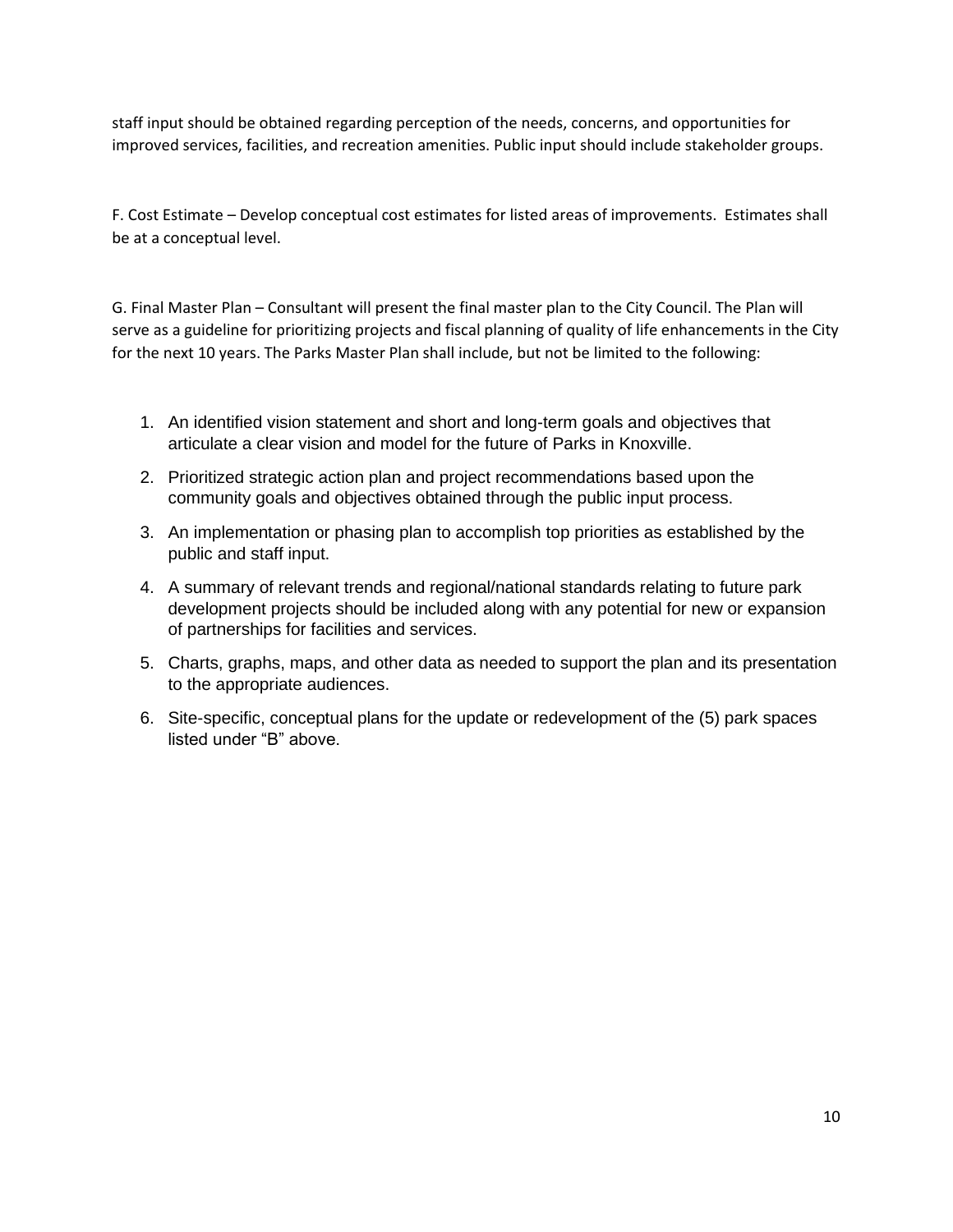# **ADDITIONAL CONSIDERATIONS**

# *Public Engagement*

The City is seeking proposals from qualified applicants to engage the public in the process and gain valuable insight as to key areas of community interest. Currently, the City requests a minimum of (1) public engagement touchpoint with written feedback to the City. The information gained from the public engagement effort to develop the plan direction and strategies is an integral part of the planning process. The City is open to cost-effective and creative ways to engage the community. At a minimum, the City requests an online survey to be created and dispersed to the public but is also open to in-person options. The applicant shall provide a separate fee for the City to consider (1) in-person engagement with public. This will be in an addition to the online survey.

# *Rec Center Expansion and Upgrades*

The City is seeking proposals from qualified applicants to analyze the existing Rec Center to determine the needs to upgrade the existing spaces and assist to determine the needs for expansion. The applicant shall provide a separate fee for the City to consider this portion of the Master Plan as an add-on option for the study.

# **Exhibit B – Planning Documents and Supplemental Studies digital links.**

• City of Knoxville – 2021 Goal Setting

[4779 \(knoxvilleia.gov\)](http://www.knoxvilleia.gov/AgendaCenter/ViewFile/Item/4779?fileID=3566)

• VA District Redevelopment Project

[VA District Redevelopment | Knoxville, IA -](https://www.knoxvilleia.gov/346/VA-District-Redevelopment) Official Website (knoxvilleia.gov)

• 2015 Bike Trail Master Plan

[Knoxville-Bike-Trail-Master-Plan \(knoxvilleia.gov\)](http://www.knoxvilleia.gov/DocumentCenter/View/498/Knoxville-Bike-Trail-Master-Plan?bidId=)

• Edwards Park Wetland Options

[5020 \(knoxvilleia.gov\)](http://www.knoxvilleia.gov/AgendaCenter/ViewFile/Item/5020?fileID=3729)

• Final Plat East Elementary

[Final Plat East Elementary \(knoxvilleia.gov\)](http://www.knoxvilleia.gov/AgendaCenter/ViewFile/Item/5000?fileID=3718)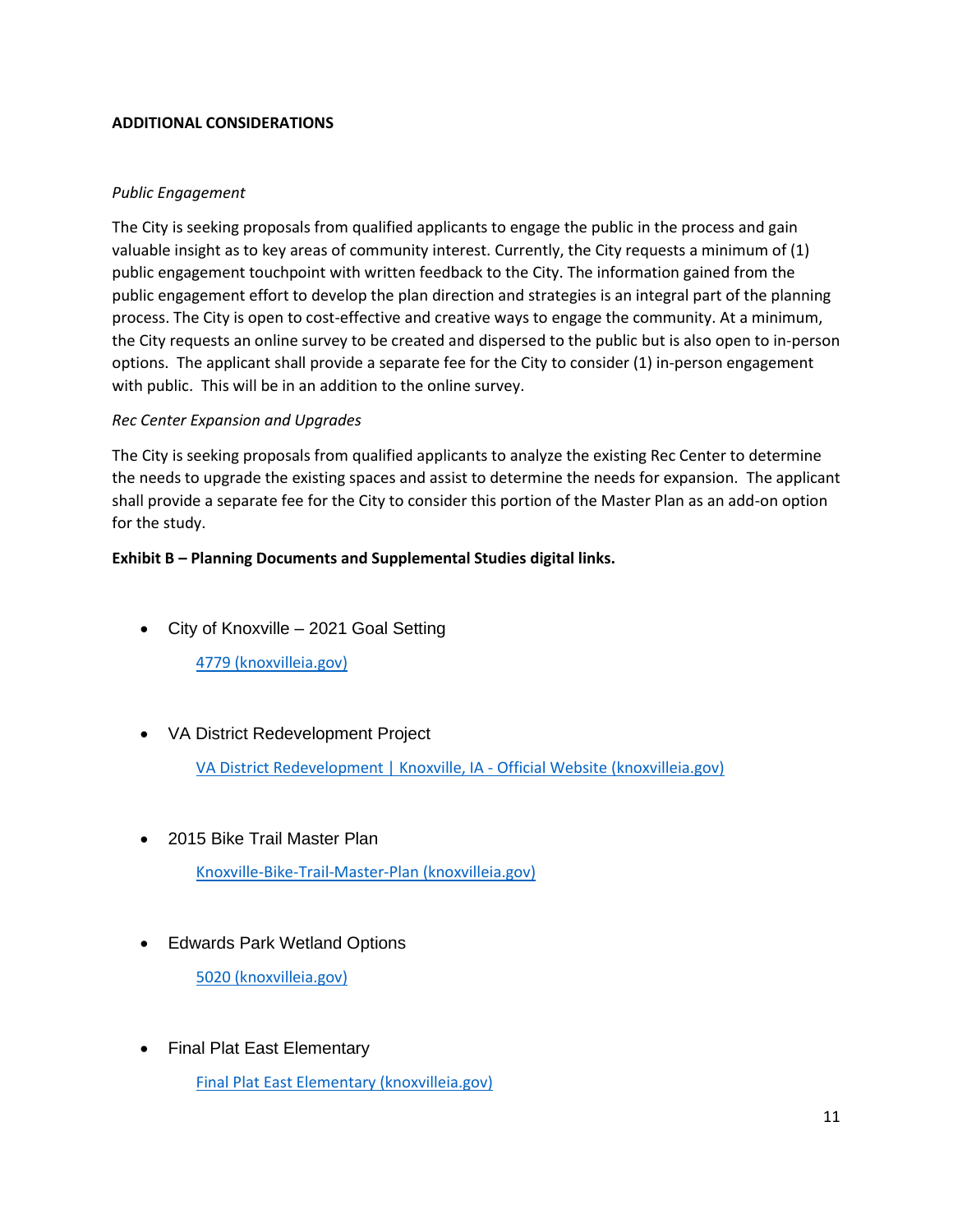## **Exhibit C – Parks Inventory List**

# **-Auld Park (10 Acres) E. Douglas/N. 2nd St.**

- -Wooden Playground (1994)
- -(2) Open-Air Shelters
- -Enclosed Shelter
- -Cement Band Stand
- -Various Playground Equipment

## **-Brooks Garden (.13 acres) 121 W. Main St. (2008)**

-Flowers, trees, benches

-Pocket park

### **-Competine Trail (2 Miles) (2006/2021)**

.89 Miles in 2005 (10' wide asphalt)

-1 Mile + in 2021 (10' wide concrete)

# **-Dog Park (Included in the 10 acres of Auld Park) E. Douglas/N. 3rd St. (2020)**

-360x160 fenced in off leash park with one section for small dogs and one section for large dogs (2020)

-24x24 shade structure with drinking fountain for humans and dogs

## **-East Park (.75 acres) South Six St.**

-Undeveloped/Planned